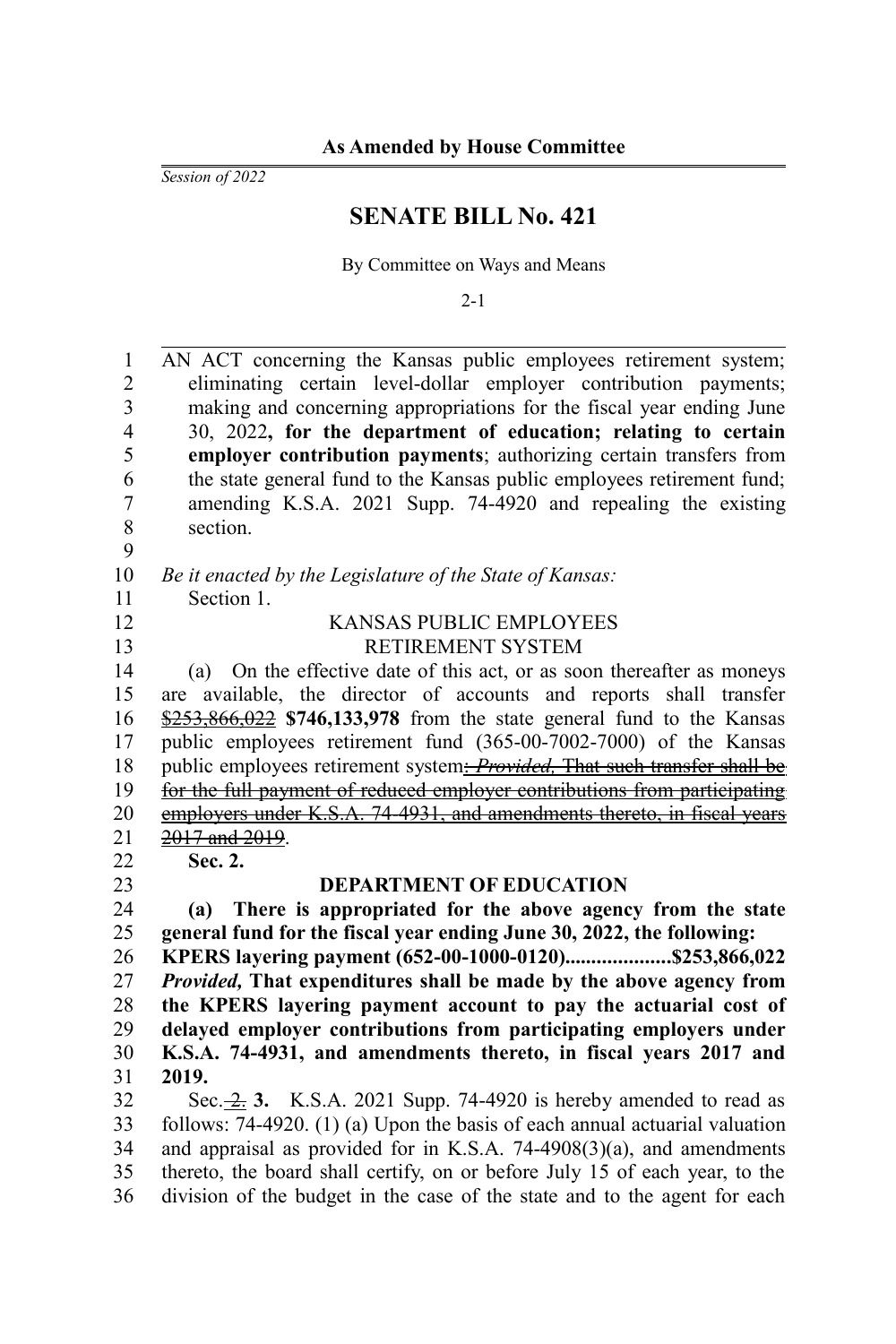other participating employer an actuarially determined estimate of the rate of contribution which *that* will be required, together with all accumulated contributions and other assets of the system, to be paid by each such participating employer to pay all liabilities which *that* shall exist or accrue under the system, including amortization of the actuarial accrued liability as determined by the board. The board shall determine the actuarial cost method to be used in annual actuarial valuations, to determine the employer contribution rates that shall be certified by the board. Such certified rate of contribution, amortization methods and periods and actuarial cost method shall be based on the standards set forth in K.S.A.  $74-4908(3)(a)$ , and amendments thereto, and shall not be based on any other purpose outside of the needs of the system. 1 2 3 4 5 6 7 8 9 10 11 12

(b) (i) For employers affiliating on and after January 1, 1999, upon the basis of an annual actuarial valuation and appraisal of the system conducted in the manner provided for in K.S.A. 74-4908, and amendments thereto, the board shall certify, on or before July 15 of each year to each such employer an actuarially determined estimate of the rate of contribution which *that* shall be required to be paid by each such employer to pay all of the liabilities which *that* shall accrue under the system from and after the entry date as determined by the board, upon recommendation of the actuary. Such rate shall be termed the employer's participating service contribution and shall be uniform for all participating employers. Such additional liability shall be amortized as determined by the board. For all participating employers described in this section, the board shall determine the actuarial cost method to be used in annual actuarial valuations to determine the employer contribution rates that shall be certified by the board. 13 14 15 16 17 18 19 20 21 22 23 24 25 26 27

(ii) The board shall determine for each such employer separately an amount sufficient to amortize all liabilities for prior service costs-which *that* shall have accrued at the time of entry into the system. On the basis of such determination the board shall annually certify to each such employer separately an actuarially determined estimate of the rate of contribution which *that* shall be required to be paid by that employer to pay all of the liabilities for such prior service costs. Such rate shall be termed the employer's prior service contribution. 28 29 30 31 32 33 34 35

(2) The division of the budget and the governor shall include in the budget and in the budget request for appropriations for personal services the sum required to satisfy the state's obligation under this act as certified by the board and shall present the same to the legislature for allowance and appropriation. 36 37 38 39 40

(3) Each other participating employer shall appropriate and pay to the system a sum sufficient to satisfy the obligation under this act as certified by the board. 41 42 43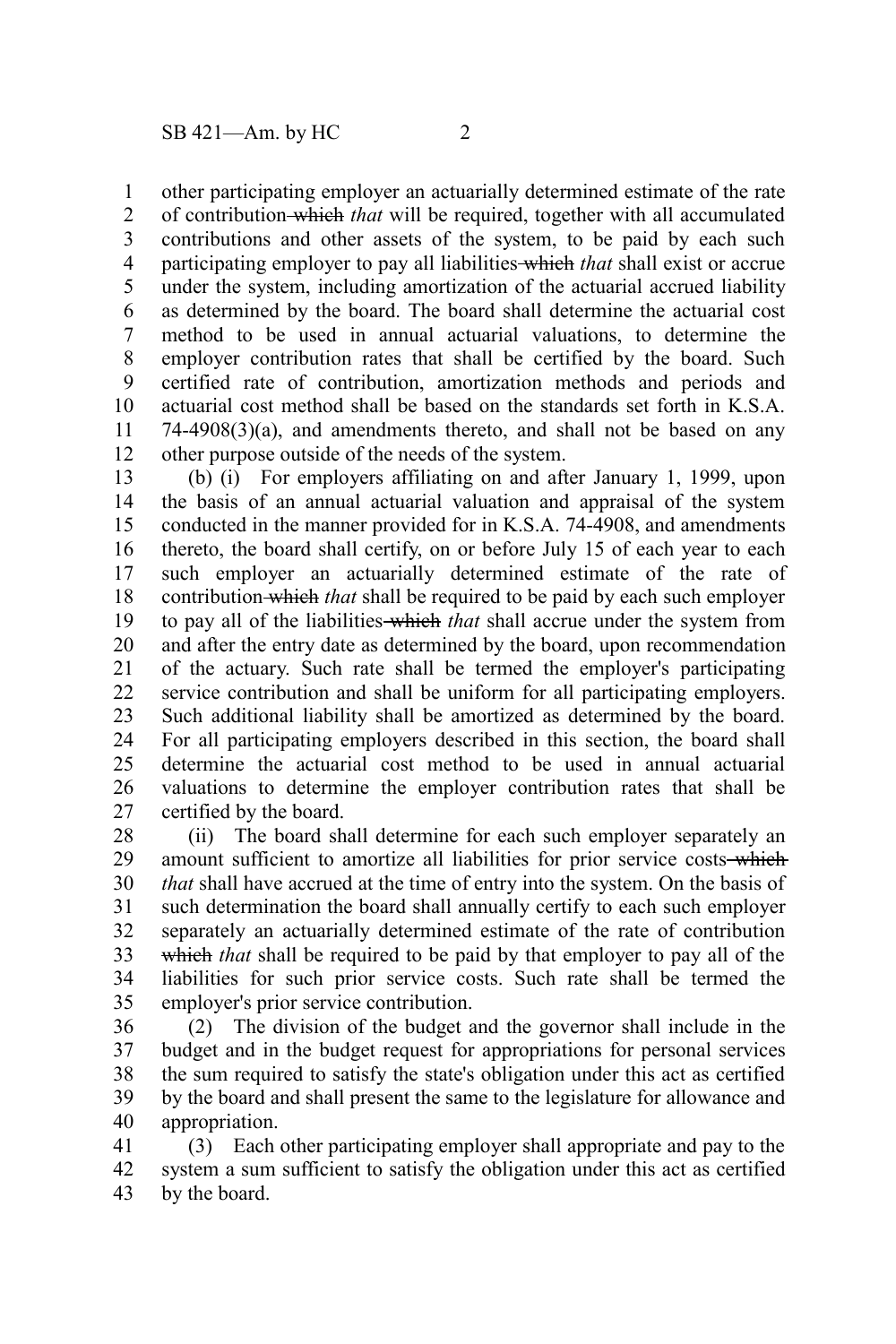(4) Each participating employer is hereby authorized to pay the employer's contribution from the same fund that the compensation for which such contribution is made is paid from or from any other funds available to it for such purpose. Each political subdivision, other than an instrumentality of the state, which *that* is by law authorized to levy taxes for other purposes, may levy annually at the time of its levy of taxes, a tax which *that* may be in addition to all other taxes authorized by law for the purpose of making its contributions under this act and, in the case of cities and counties, to pay a portion of the principal and interest on bonds issued under the authority of K.S.A. 12-1774, and amendments thereto, by cities located in the county, which tax, together with any other fund available, shall be sufficient to enable it to make such contribution. In lieu of levying the tax authorized in this subsection, any taxing subdivision may pay such costs from any employee benefits contribution fund established pursuant to K.S.A. 12-16,102, and amendments thereto. Each participating employer which *that* is not by law authorized to levy taxes as described above, but which *that* prepares a budget for its expenses for the ensuing year and presents the same to a governing body which *that* is authorized by law to levy taxes as described above, may include in its budget an amount sufficient to make its contributions under this act which may be in addition to all other taxes authorized by law. Such governing body to which the budget is submitted for approval, may levy a tax sufficient to allow the participating employer to make its contributions under this act, which tax, together with any other fund available, shall be sufficient to enable the participating employer to make the contributions required by this act. 1 2 3 4 5 6 7 8 9 10 11 12 13 14 15 16 17 18 19 20 21 22 23 24 25

(5) (a) The rate of contribution certified to a participating employer as provided in this section shall apply during the fiscal year of the participating employer which *that* begins in the second calendar year following the year of the actuarial valuation. 26 27 28 29

(b) (i) Except as specifically provided in this section, for fiscal years commencing in calendar year 1996 and in each subsequent calendar year, the rate of contribution certified to the state of Kansas shall in no event exceed the state's contribution rate for the immediately preceding fiscal year by more than 0.2% of the amount of compensation upon which members contribute during the period. 30 31 32 33 34 35

(ii) Except as specifically provided in this subsection, for the fiscal years commencing in the following calendar years, the rate of contribution certified to the state of Kansas and to the participating employers under K.S.A. 74-4931, and amendments thereto, shall in no event exceed the state's contribution rate for the immediately preceding fiscal year by more than the following amounts expressed as a percentage of compensation upon which members contribute during the period: (A) For the fiscal year commencing in calendar years 2010 through 2012, an amount not to 36 37 38 39 40 41 42 43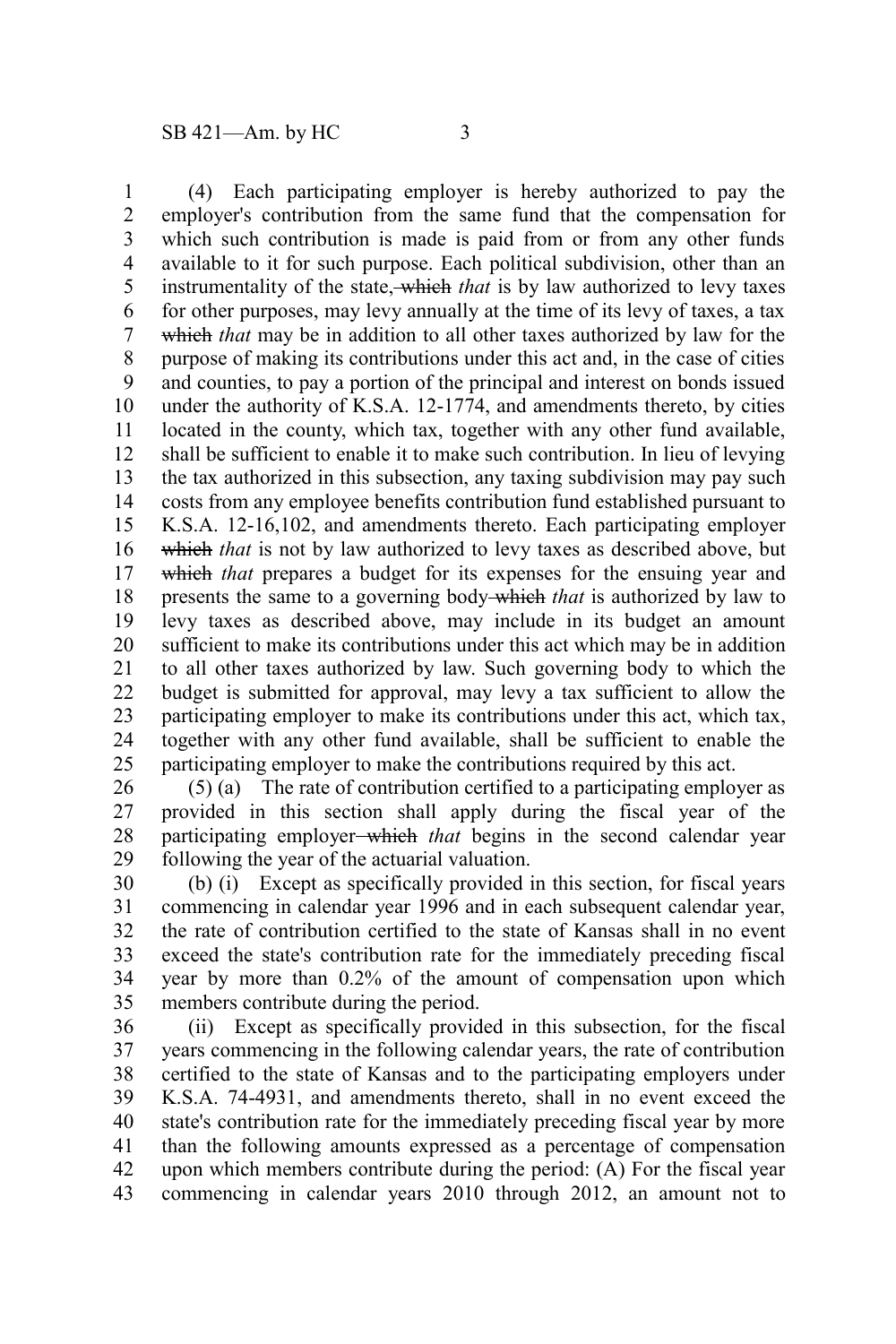exceed more than 0.6% of the amount of the immediately preceding fiscal year; (B) for the fiscal year commencing in calendar year 2013, an amount not to exceed more than 0.9% of the amount of the immediately preceding fiscal year; (C) for the fiscal year commencing in calendar year 2014, an amount not to exceed more than 1% of the amount of the immediately preceding fiscal year; (D) for the fiscal year commencing in calendar year 2015, the employer rate of contribution shall be 10.91%; (E) for the fiscal year commencing in calendar year 2016, the employer rate of contribution shall be 10.81%, except as provided by section 37(b) of chapter 54 of 2017 Session Laws of Kansas, and amendments thereto, for the participating employers under K.S.A. 74-4931, and amendments thereto; (F) for the fiscal year commencing in calendar year 2017, the employer rate of contribution shall be 12.01% and for participating employers under K.S.A. 74-4931, and amendments thereto, an additional percentage of compensation corresponding to the level dollar repayment amount certified by the board pursuant to subsection  $(17)$ ; (G) for the fiscal year commencing in calendar year 2021, the employer rate of contribution shall be 13.33%; (H) for the fiscal year commencing in calendar year 2022, the employer rate of contribution shall be 13.11%; and (I) in each subsequent calendar year, an amount not to exceed more than 1.2% of the amount of the immediately preceding fiscal year-and for participating employersunder K.S.A. 74-4931, and amendments thereto, an additional percentage of compensation corresponding to the level dollar repayment amount certified by the board pursuant to subsections (17) and (18). 1 2 3 4 5 6 7 8 9 10 11 12 13 14 15 16 17 18 19 20 21 22 23 24

(iii) Except as specifically provided in this section, for fiscal years commencing in calendar year 1997 and in each subsequent calendar year, the rate of contribution certified to participating employers other than the state of Kansas shall in no event exceed such participating employer's contribution rate for the immediately preceding fiscal year by more than 0.15% of the amount of compensation upon which members contribute during the period. 25 26 27 28 29 30 31

(iv) Except as specifically provided in this subsection, for the fiscal years commencing in the following calendar years, the rate of contribution certified to participating employers other than the state of Kansas shall in no event exceed the contribution rate for such employers for the immediately preceding fiscal year by more than the following amounts expressed as a percentage of compensation upon which members contribute during the period: (A) For the fiscal year commencing in calendar years 2010 through 2013, an amount not to exceed more than 0.6% of the amount of the immediately preceding fiscal year; (B) for the fiscal year commencing in calendar year 2014, an amount not to exceed more than 0.9% of the amount of the immediately preceding fiscal year; (C) for the fiscal year commencing in calendar year 2015, an amount not 32 33 34 35 36 37 38 39 40 41 42 43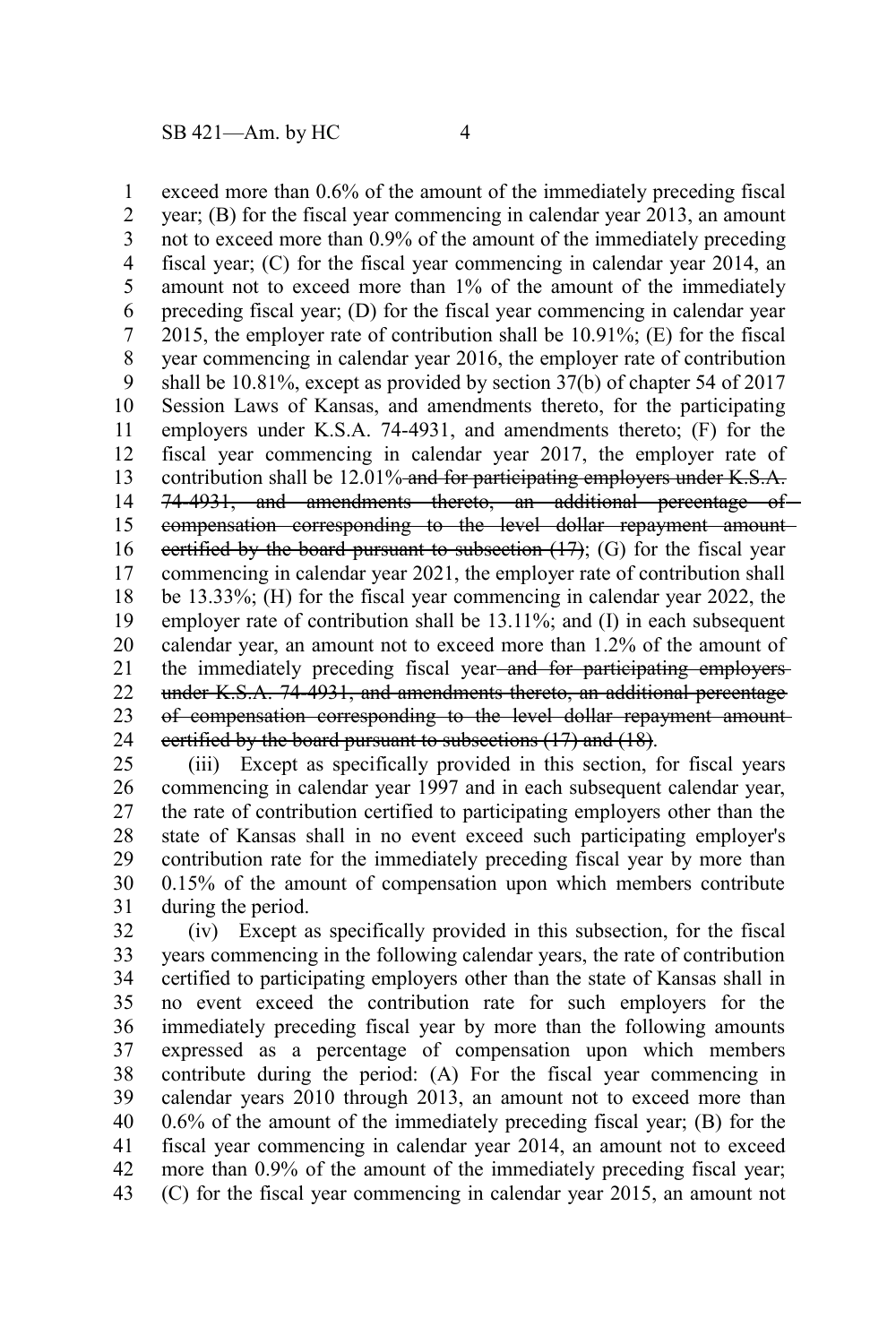to exceed more than 1% of the amount of the immediately preceding fiscal 1

year; (D) for the fiscal year commencing in calendar year 2016, an amount not to exceed more than 1.1% of the amount of the immediately preceding fiscal year; and (E) for the fiscal year commencing in calendar year 2017, and in each subsequent calendar year, an amount not to exceed more than 1.2% of the amount of the immediately preceding fiscal year. 2 3 4 5 6

(v) As part of the annual actuarial valuation, there shall be a separate employer rate of contribution calculated for the state of Kansas, a separate employer rate of contribution calculated for participating employers under K.S.A. 74-4931, and amendments thereto, a combined employer rate of contribution calculated for the state of Kansas and participating employers under K.S.A. 74-4931, and amendments thereto, and a separate employer rate of contribution calculated for all other participating employers. 7 8 9 10 11 12 13

(vi) There shall be a combined employer rate of contribution certified to the state of Kansas and participating employers under K.S.A. 74-4931, and amendments thereto. There shall be a separate employer rate of contribution certified to all other participating employers. 14 15 16 17

(vii) If the combined employer rate of contribution calculated for the state of Kansas and participating employers under K.S.A. 74-4931, and amendments thereto, is greater than the separate employer rate of contribution for the state of Kansas, the difference in the two rates applied to the actual payroll of the state of Kansas for the applicable fiscal year shall be calculated. This amount shall be certified by the board for deposit as additional employer contributions to the retirement benefit accumulation reserve for the participating employers under K.S.A. 74- 4931, and amendments thereto. 18 19 20 21 22 23 24 25 26

(6) The actuarial cost of any legislation enacted in the 1994 session of the Kansas legislature will be included in the June 30, 1994, actuarial valuation in determining contribution rates for participating employers. 27 28 29

(7) The actuarial cost of the provisions of K.S.A. 74-4950i, and amendments thereto, will be included in the June 30, 1998, actuarial valuation in determining contribution rates for participating employers. The actuarial accrued liability incurred for the provisions of K.S.A. 74- 4950i, and amendments thereto, shall be amortized over 15 years. 30 31 32 33 34

(8) Except as otherwise provided by law, the actuarial cost of any legislation enacted by the Kansas legislature, except the actuarial cost of K.S.A. 74-49,114a, and amendments thereto, shall be in addition to the employer contribution rates certified for the employer contribution rate in the fiscal year immediately following such enactment. Such actuarial cost shall be determined by the qualified actuary employed or retained by the system pursuant to K.S.A. 74-4908, and amendments thereto, and reported to the system and the joint committee on pensions, investments and benefits. 35 36 37 38 39 40 41 42 43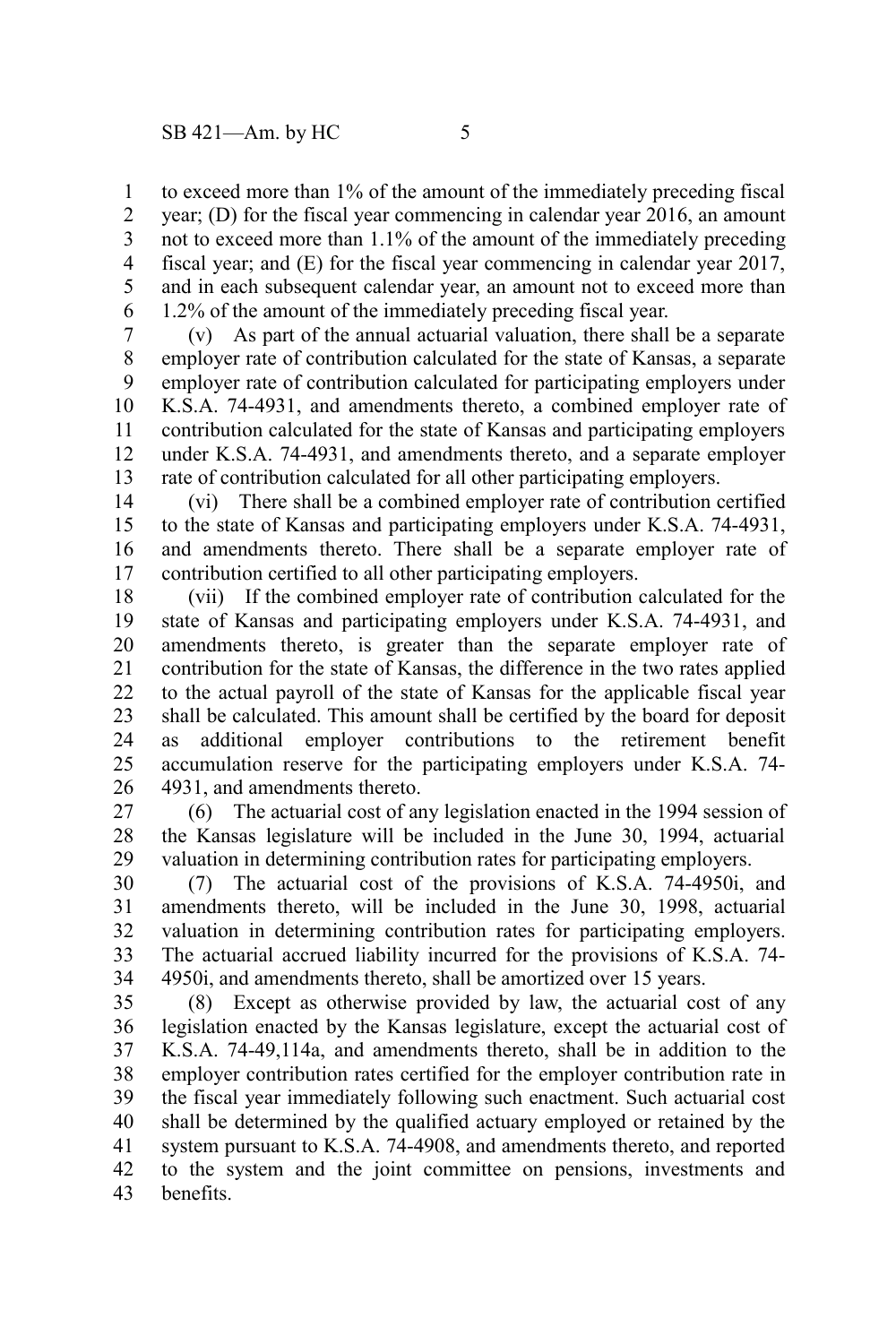(9) Notwithstanding the provisions of subsection (8), the actuarial cost of the provisions of K.S.A. 74-49,109 et seq., and amendments thereto, shall be first reflected in employer contribution rates effective with the first day of the first payroll period for the fiscal year 2005. The actuarial accrued liability incurred for the provisions of K.S.A. 74-49,109 et seq., and amendments thereto, shall be amortized over 10 years. 1 2 3 4 5 6

(10) The cost of the postretirement benefit payment provided pursuant to the provisions of K.S.A. 74-49,114b, and amendments thereto, for retirants other than local retirants as described in subsection (11) or insured disability benefit recipients shall be paid in the fiscal year commencing on July 1, 2007. 7 8 9 10 11

(11) The actuarial accrued liability incurred for the provisions of K.S.A. 74-49,114b, and amendments thereto, for the KPERS local group and retirants who were employees of local employers which *that* affiliated with the Kansas police and firemen's retirement system shall be amortized over 10 years. 12 13 14 15 16

(12) The cost of the postretirement benefit payment provided pursuant to the provisions of K.S.A. 74-49,114c, and amendments thereto, for retirants other than local retirants as described in subsection (13) or insured disability benefit recipients shall be paid in the fiscal year commencing on July 1, 2008. 17 18 19 20 21

(13) The actuarial accrued liability incurred for the provisions of K.S.A. 74-49,114c, and amendments thereto, for the KPERS local group and retirants who were employees of local employers which *that* affiliated with the Kansas police and firemen's retirement system shall be amortized over 10 years. 22 23 24 25 26

(14) The board with the advice of the actuary may fix the contribution rates for participating employers joining the system after one year from the first entry date or for employers who exercise the option contained in K.S.A. 74-4912, and amendments thereto, at rates different from the rate fixed for employers joining within one year of the first entry date. 27 28 29 30 31

(15) Employer contributions shall in no way be limited by any other act which *that* now or in the future establishes or limits the compensation of any member. 32 33 34

(16) Notwithstanding any provision of law to the contrary, each participating employer shall remit quarterly, or as the board may otherwise provide, all employee deductions and required employer contributions to the executive director for credit to the Kansas public employees retirement fund within three days after the end of the period covered by the remittance by electronic funds transfer. Remittances of such deductions and contributions received after such date are delinquent. Delinquent payments due under this subsection shall be subject to interest at the rate established for interest on judgments under K.S.A. 16-204(a), and 35 36 37 38 39 40 41 42 43